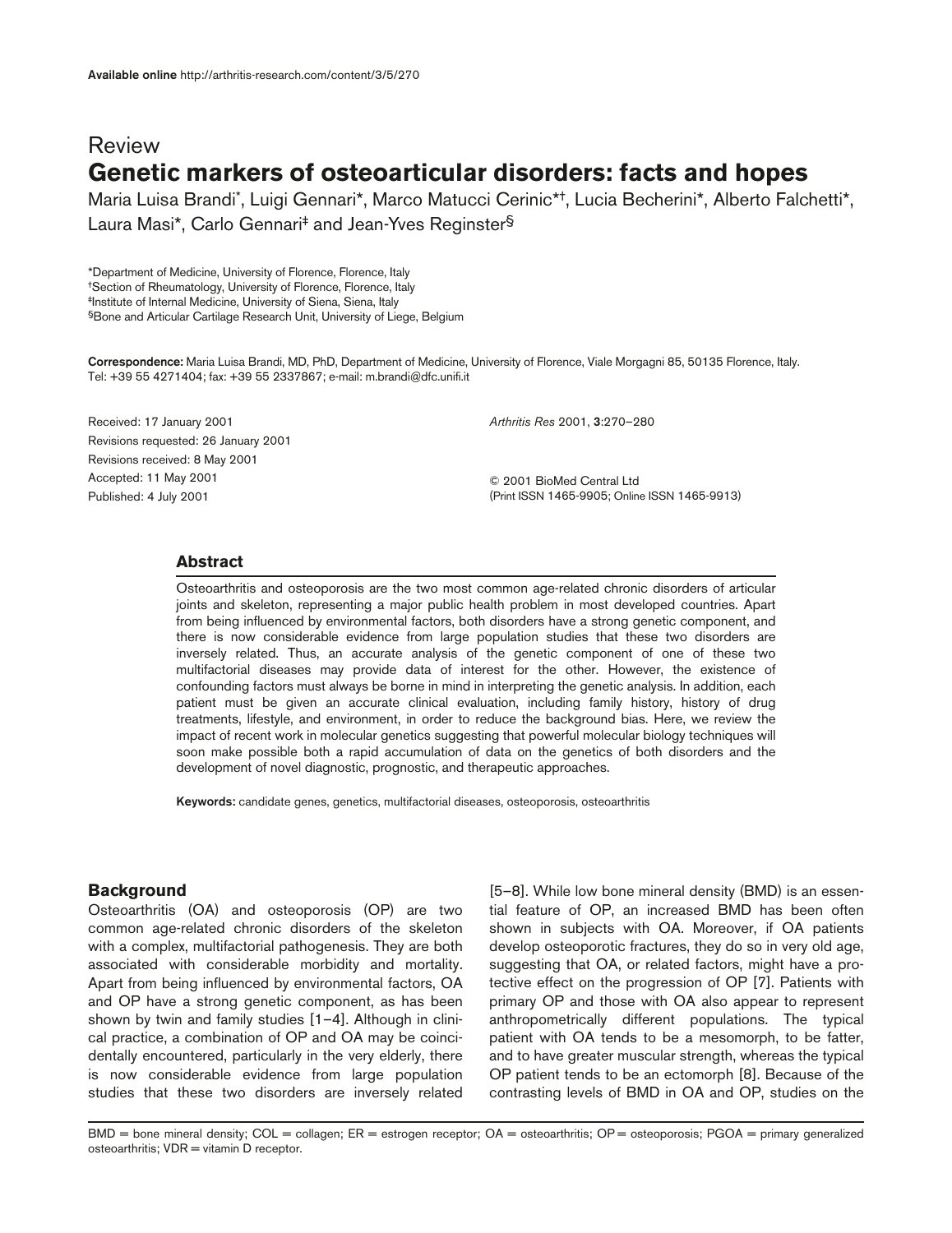#### **Table 1**

#### **Potential candidate genes common to osteoporosis and osteoarthritis**

Adhesion molecules and ligands (e.g. integrins)

Cartilage and bone matrix proteins **Collagenic** Noncollagenic Calciotropic hormones and their receptors

Calcitonin and calcitonin receptor Vitamin D and vitamin D receptor PTH and PTH receptors Calcium-sensing receptor

Cytokines, growth factors, and their receptors (IL-6, IL-1, IGF1, etc)

Enzymes (aromatase, metalloproteinases, etc)

Sex hormones and their receptors Androgen and androgen receptor Estrogen and estrogen receptors

IGF, insulin-like growth factor; IL, interleukin; PTH, parathyroid hormone.

pathophysiology of OA may also provide some insight into the understanding of OP. In particular, the knowledge of the genetics of OA could benefit from characterization of genetic markers linked to OP risk, and vice versa. A recent co-twin control study suggested that the generalized increase in BMD observed in subjects with OA may be due in part to shared genetic factors in hip OA and high bone mass [9]. It is therefore possible that individuals may be genetically predisposed to be 'bone formers', with a higher BMD, a lower chance of osteoporotic fracture, and a greater tendency to develop OA, or 'bone losers', with a higher age-related bone loss and a lower tendency to form osteophytes. Potential candidate genes for OA and OP are listed in Table 1.

# **Genetic markers in primary generalized osteoarthritis**

OA is a heterogeneous cluster of diseases sharing cartilage involvement as the main feature [10]. Bone may be also affected, with the formation of osteophytes and sclerotic areas. OA is classified as idiopathic and secondary [11]. Several reports suggest that genetic influences contribute considerably to the development of OA [12]. The concept of hereditary OA has been defined as an entity encompassing primary generalized OA, familial chondrodysplasias, and familial crystal deposition disease [13]. However, the relevance of the genetic component varies among subgroups of patients, and as yet it is not clear which genes are involved. Families with primary generalized OA (PGOA) exhibit a higher incidence of OA than is seen in in the general population, with premature development of Heberden's and Bouchard's nodes and rapid cartilage degeneration at multiple joints [14]. Early family studies suggested that

first-degree relatives of PGOA probands were twice as likely to have radiographically visible generalized disease as were population controls [15]. Recently, a twin study of 120 nonidentical and 130 identical female twins, examined for radiological evidence of OA, showed a striking genetic influence on the development of PGOA, with a score of 40 to 70% for an effect of hereditability [2]. This result has been recently confirmed by evidence that osteoarthritis of the hand, knee, and hip, and disc degeneration of the spine, is statistically more frequent in sibling studies [16].

The cluster of familial chondrodysplasias, which are inherited as an autosomal Mendelian trait, is characterized by induction of precocious cartilage destruction with consequent OA. Several mutations in genes encoding the components of cartilaginous extracellular matrix have been described [13]. Conversely, the multifactorial nature of PGOA and the heterogeneity that characterizes the syndrome greatly complicate the choice of putative candidate genes. Moreover, there is now substantial evidence from epidemiological, twin, and segregation studies that the genetic contribution to osteoarthritis is gender- and jointrelated [17–21]. In PGOA, identification of genes that could lead to development of the disease is still under investigation.

#### **Studies of collagen genes**

Mutations of the *COL2A1* gene have been identified in familial chondrodysplasias [13,22]. This gene also seems to be involved both in early-onset PGOA [23–25] and in families with crystal deposition disorder [26]. However, linkage analysis of 14 candidate genes in OA kindreds resulted in the exclusion of 10 important genes, including *COL2A1* [27]. Moreover, both PGOA and familial crystal deposition disease have been related to a region of chromosome 8q [28], while nodal OA appeared significantly associated with loci on chromosome 2q23–35, where the gene encoding the α3-chain of collagen type VI is located [29]. Recently, various other chromosomal loci have reported to be associated with OA [30–35], as summarized in Table 2.

# **Studies of estrogen receptor genes**

Evidence that PGOA is becoming apparent in postmenopausal women [36,37] prompted investigations on the role of genes encoding for estrogen receptors (ERs). In a Japanese study, a restriction-fragment-length polymorphism at the  $ER\alpha$  gene locus appeared to associate significantly with PGOA [38], although studies in other populations failed to confirm this association [39].

# **Studies of the gene for vitamin D receptor**

The association of polymorphism of the gene for vitamin D receptor (VDR) with BMD [40] was followed by investigations of this gene's possible association with OA. *VDR*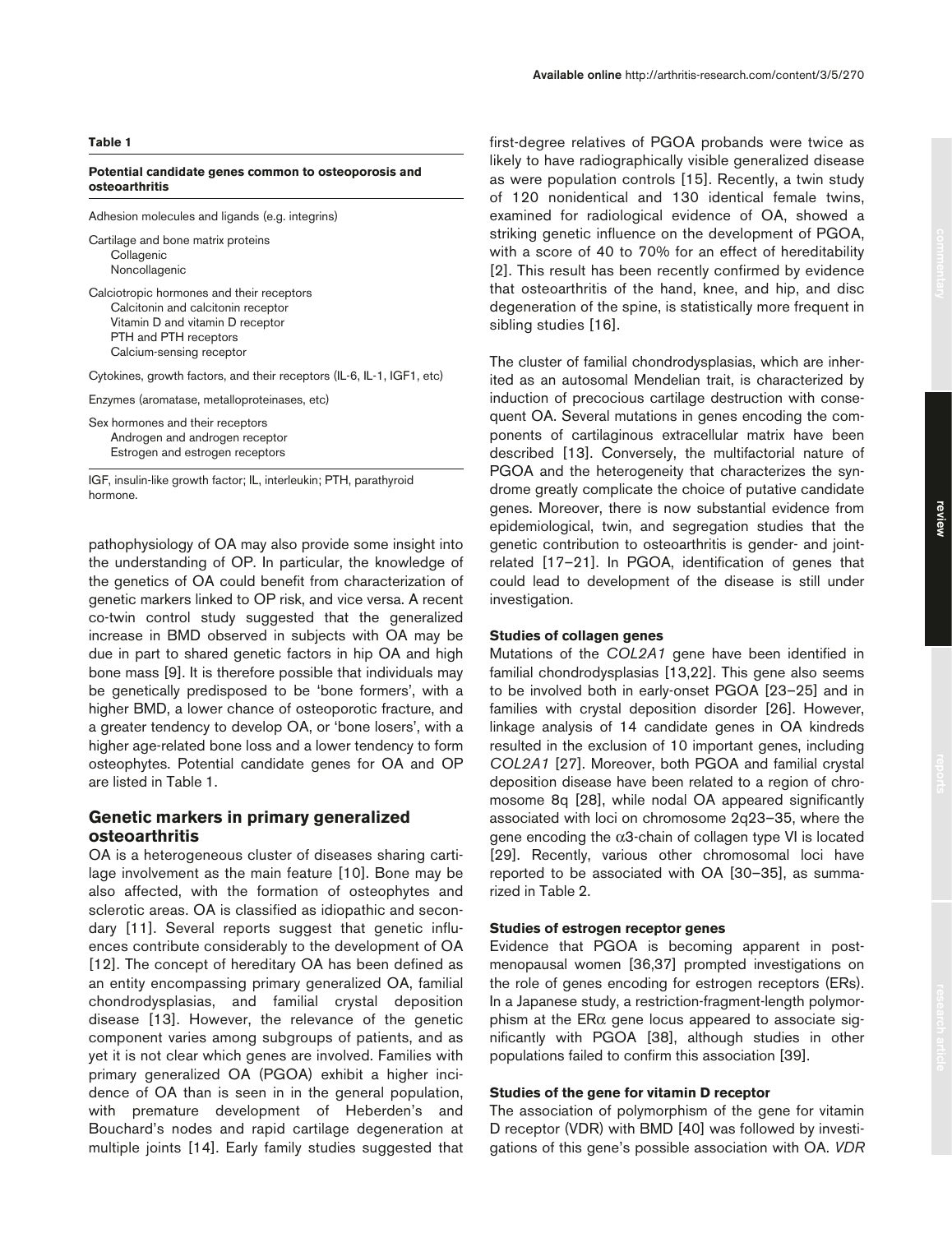#### **Table 2**

| Quantitative trait loci (QTL) associated with osteoarthritis |             |                    |                                         |  |  |
|--------------------------------------------------------------|-------------|--------------------|-----------------------------------------|--|--|
| Reference                                                    | <b>QTL</b>  | Region<br>affected | Phenotype                               |  |  |
| $[28]$                                                       | 8q          | <b>GOA</b>         | Early-onset OA-CPDD<br>$(1$ family)     |  |  |
| [29]                                                         | $2q23 - 35$ | Hand               | Nodal OA                                |  |  |
| [30]                                                         | 11q         | Hip, knee          | Female OA                               |  |  |
| [31]                                                         | 2q          | Hip, knee          | OA of the hip                           |  |  |
|                                                              | 4q          |                    | Female OA of the hip                    |  |  |
|                                                              | 6p/6q       |                    | OA of the hip                           |  |  |
|                                                              | 11q         |                    | Female OA                               |  |  |
|                                                              | 16p/16q     |                    | Female OA of the hip                    |  |  |
| $[32]$                                                       | $2q12 - 13$ | Hand               | Distal interphalangeal joint OA         |  |  |
|                                                              | $4q26 - 27$ |                    | Distal interphalangeal joint OA         |  |  |
|                                                              | 7p15-21     |                    | Distal interphalangeal joint OA         |  |  |
|                                                              | X-cen       |                    | Distal interphalangeal joint OA         |  |  |
| $[33]$                                                       | 4q35        | Hip                | Premature degenerative OA of<br>the hip |  |  |
| $[34]$                                                       | $6q12 - 13$ | Hip, knee          | Female OA of the hip                    |  |  |
|                                                              | 6p21.3      |                    | Female OA of the hip                    |  |  |
| $[35]$                                                       | 2q31        | Hip, knee          | Familial OA of the hip                  |  |  |

 $CPDD =$  calcium pyrophosphate deposition disease;  $GOA =$  $q$ eneralized osteoarthritis;  $OA =$  osteoarthritis.

gene polymorphisms segregated significantly (showing a 2.27-fold increased relative risk) with the presence of osteophytes in knee OA [41,42] and in the spine [43]. The genetic association is substantial: subjects with the *VDR* allelic variant *TT* have a 50–60% lower risk of spinal osteophytosis and disc narrowing than the opposite (*tt*) genotype [43]. To date, results do not allow us to distinguish the associations between *VDR* and osteophytes or between *VDR* and disc narrowing. Polymorphisms of this receptor might directly affect the pathophysiology of OA by promoting either osteophytosis or disc narrowing. *VDR* is expressed in both osteoblasts and chondrocytes, both of which are found in osteophytes, suggesting a role for the vitamin D/VDR complex in the formation or progression of osteophytes, or both. It has also been hypothesized that polymorphisms in *COL2A1*, one of the major candidate genes for familial OA, are in linkage disequilibrium with *VDR* gene polymorphisms [41].

# **Studies of other candidate genes**

In recent years, new polymorphisms in other candidate genes, such as *IGFI* [44], *COL1A1* [39], *COL2A1* [45–47], *TGFB1* [48], and the gene for aggrecan proteoglycan [49], have been identified and found to be correlated with OA in some studies, although agreement is not universal

#### **Table 3**

#### **Candidate gene polymorphisms associated with osteoarthritis**

| Genetic<br>polymorphism         | Phenotype                       | Association<br>found? | Reference |
|---------------------------------|---------------------------------|-----------------------|-----------|
| <b>VDR</b>                      | Female knee OA                  | Yes                   | [42]      |
|                                 | Knee OA (osteophytosis)         | Yes                   | $[41]$    |
|                                 | Female OA (hip replacement)     | No                    | [50]      |
|                                 | Hand, hip, knee OA              | N <sub>o</sub>        | [51]      |
|                                 | Idiopathic OA                   | <b>No</b>             | $[39]$    |
| COL2A1                          | PGOA/chondrodysplasia           | Yes                   | [140]     |
|                                 | Nodal GOA                       | No                    | $[141]$   |
|                                 | GOA, finger joints OA           | N <sub>o</sub>        | $[24]$    |
|                                 | GOA                             | Yes                   | $[45]$    |
|                                 | Female OA (hip replacement)     | N <sub>o</sub>        | [50]      |
|                                 | <b>GOA</b>                      | Yes                   | [46]      |
|                                 | Knee OA (joint space narrowing) | Yes                   | $[47]$    |
| COL <sub>1</sub> A <sub>1</sub> | Female OA (hip replacement)     | N <sub>o</sub>        | [50]      |
|                                 | Idiopathic female OA            | Yes                   | [39]      |
| $ER\alpha$                      | <b>GOA</b>                      | Yes                   | $[38]$    |
|                                 | Idiopathic OA                   | No                    | $[39]$    |
| TGFB1                           | Spine OA (osteophytosis)        | Yes                   | [48]      |
| IGF-I                           | <b>GOA</b>                      | Yes                   | [44]      |
| Aggrecan<br>proteoglycan        | Male bilateral hand OA          | Yes                   | [49]      |

 $OA =$  osteoarthritis;  $COL =$  collagen;  $ER =$  estrogen receptor;  $GOA =$ generalized osteoarthritis;  $IGF =$  insulin-like growth factor;  $PGOA =$ primary generalized osteoarthritis; TGF = transforming growth factor.

[39,50,51]. An updated list of candidate genetic polymorphisms associated with osteoarthritis is reported in Table 3.

#### **Gene–environment interaction**

Finally, a strong interaction between genes and environment plays an important role, because increasing age and body mass index are known to be associated with increased prevalence and severity of spinal degenerative disease, as are smoking and quadriceps strength for osteophytosis. Moreover, joint degeneration in the early stages of OA may be reflected in changes in structural and material properties of the articular cartilage. A recent study showed that for a given loading condition, the contact areas are higher and peak stresses are lower in a diseased joint than in a normal one [52]. Thus, loading stress conditions may play a critical role in the selection of 'genetically' susceptible joints.

OA has wide variability, both clinically and radiologically. The identification of gene(s) linked to PGOA might make it possible to construct a new OA classification based on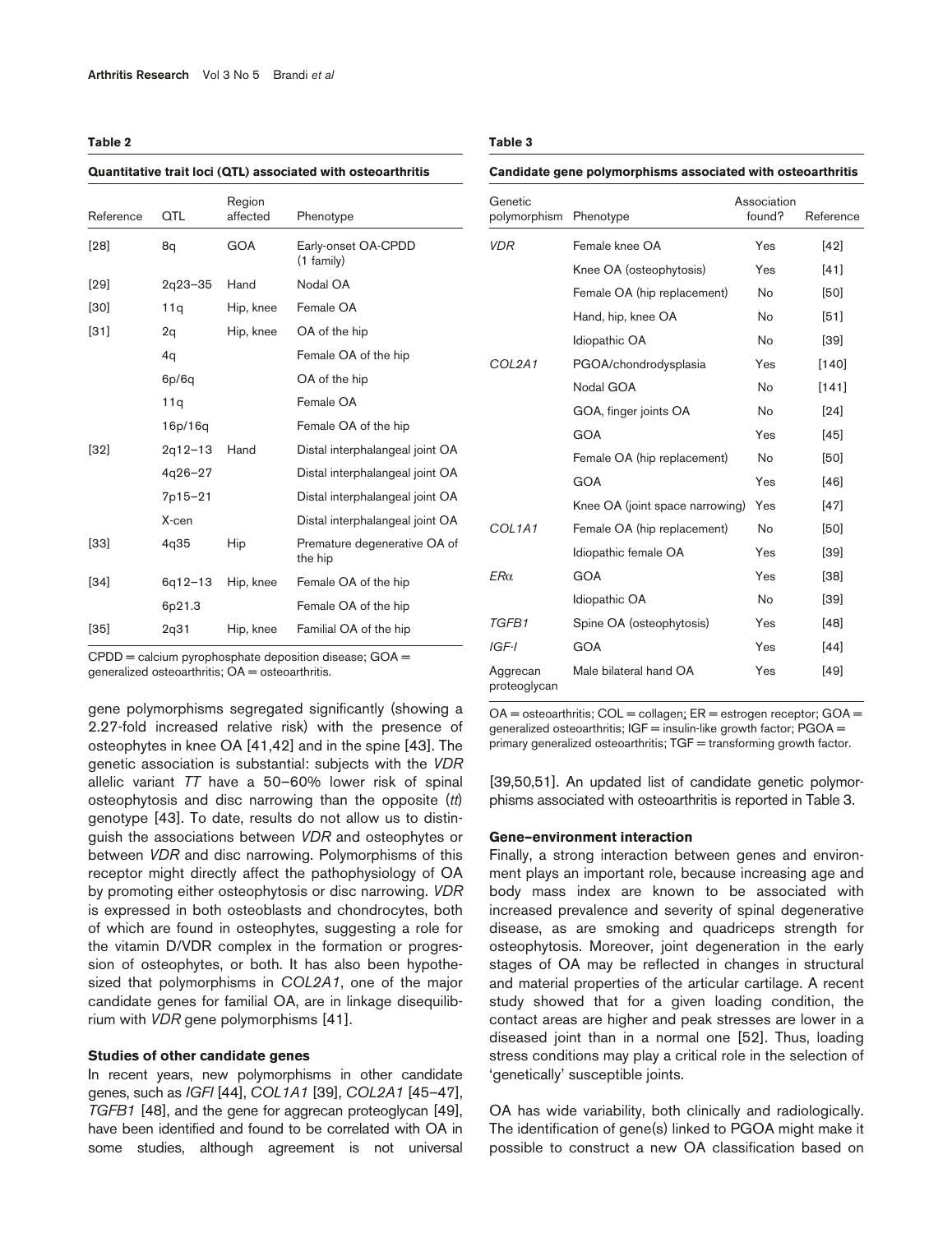genetic causes, independent of clinical or radiological features, to develop molecular tests for definition of OA risk, and to design a preventive therapeutic strategy based on gene therapy [53], as has already been done successfully by gene transfer of interleukin-1 receptor antagonist in the animal model [54].

#### **Animal model**

Very recently, an elegant study in mice demonstrated that mutation at the progressive ankylosis (*ank*) locus, mapped to proximal mouse chromosome 15, causes a generalized progressive form of arthritis with mineral deposition, formation of bony outgrowths, and joint destruction. Interestingly, the human orthologue of the *ank* gene, *ANK*, is nearly identical to the mouse gene and maps to chromosome 5p in a region showed to be linked in several human pedigrees with arthritis and chondrocalcinosis [55,56].

## **Genetic markers in osteoporosis**

Osteoporosis is a systemic multifactorial disease characterized by decreased BMD and microarchitectural deterioration of bone structure, leading to a higher susceptibility to fractures [57]. Although there are several environmental influences on BMD, such as diet and amount of physical exercise, a genetic contribution to the pathogenesis of OP accounting for 50% to 70% of the interindividual variability in bone mass has been recognized [3,4]. Given the complex biology of the skeleton, it is likely that bone mass is under the control of a large number of genes, many of which exert relatively small effects on BMD and a few of which contribute substantially to the variation in this trait. It is also likely that complex gene–environment interactions exist. Many candidate genes have been implicated in the determination of BMD and in the pathogenesis of OP, including those encoding cytokines, calciotropic hormones and their receptors, and matrix bone proteins (see Table 1).

To date, among the genetic strategies commonly employed for the dissection of complex traits, the analysis of the genetic determinants of BMD has largely relied on association studies, in which a polymorphism in a candidate gene is analyzed in unrelated affected and unaffected individuals from a given population. However, there are some pitfalls for such an approach in late-onset disorders such as OP, mainly due to inappropriate choice of the control group, to population admixture, and to competing risk leading to selection bias [58]. Moreover, a positive association can arise for any of three reasons: a given allele might in effect be a cause of the disease; or it might not cause the trait but be in linkage disequilibrium with the actual cause; or the apparent association might be an artifact of population admixture.

#### **Studies of vitamin D receptor gene**

Among the several candidate genes, that encoding VDR was the first to be proposed as a major locus for the genetic effect on bone mass. The VDR gene possesses several polymorphic sites, of which that detected by the restriction endonuclease *Bsm*I at intron 8 was associated with BMD in the Australian population [40]. Since that original report, conflicting data have been published on the association of the diallelic *Bsm*I restriction-fragmentlength polymorphism (RFLP) with the VDR gene and BMD in both premenopausal [59–62] and postmenopausal [63–68] women. Similarly, studies examining the relation of this polymorphism with skeletal growth [69–72], boneturnover markers [59,63,73,74], rates of bone loss [63, 74–76], intestinal calcium absorption [74,77–80], and osteoporotic fractures [81–83] yielded conflicting results. A meta-analytical approach incorporating the results from 16 studies revealed a weak contribution of the allelic variant at the 3′ end of the gene to the variation of BMD values [84], while a more recent meta-analysis concluded that BMD is associated with *VDR* polymorphism at high confidence levels and that both genetic and nongenetic factors can interfere with the unmasking of the effects of *VDR* variants on bone phenotype [85].

There are several possible explanations for the discrepancies among these studies. First, interactions of environmental factors such as dietary calcium intake appeared to represent an important confounding factor [72,78,79, 86–88]. Moreover, linkage disequilibrium with other bonemetabolism-related genes on chromosome 12 (i.e. collagen type 1 and retinoic acid receptor genes) cannot be excluded. Finally, the limited sizes of samples, differences in genotype distribution among different ethnic groups, and interactions with other genes all have to be considered as potential confounders. Other polymorphic genes, such as the one encoding ERα, have been shown to modulate the effect of the VDR gene in the determination of BMD, confirming the existence of gene–gene interaction [67,89]. Taken together, these findings may help to explain contrasting data among published studies, suggesting the possibility of modifying genetically determined BMD through appropriate lifestyle changes. However, polymorphisms at the 3′ end of the VDR gene are anonymous polymorphisms, as they do not code for different amino acids in the VDR protein. Therefore, a major question is how these allelic differences may be related to functional differences. Current evidence suggests that these *VDR* restriction-fragment-length polymorphisms do not affect the abundance of *VDR* mRNA [90–92]. Recently, a new diallelic (ATG/ACG) polymorphic *VDR* variant has been described in exon 2 of the gene, detectable with the restriction endonuclease *Fok*I [93]. This polymorphism is responsible for a three-amino-acid difference in *VDR* length between *FF* and *ff* individuals and the short form of the VDR gene (*FF*) gave an approximately 1.7-fold increase in transcription activation in transfected HeLa cells [94]. Mexican–American postmenopausal women with the *ff* genotype showed lower lumbar BMD than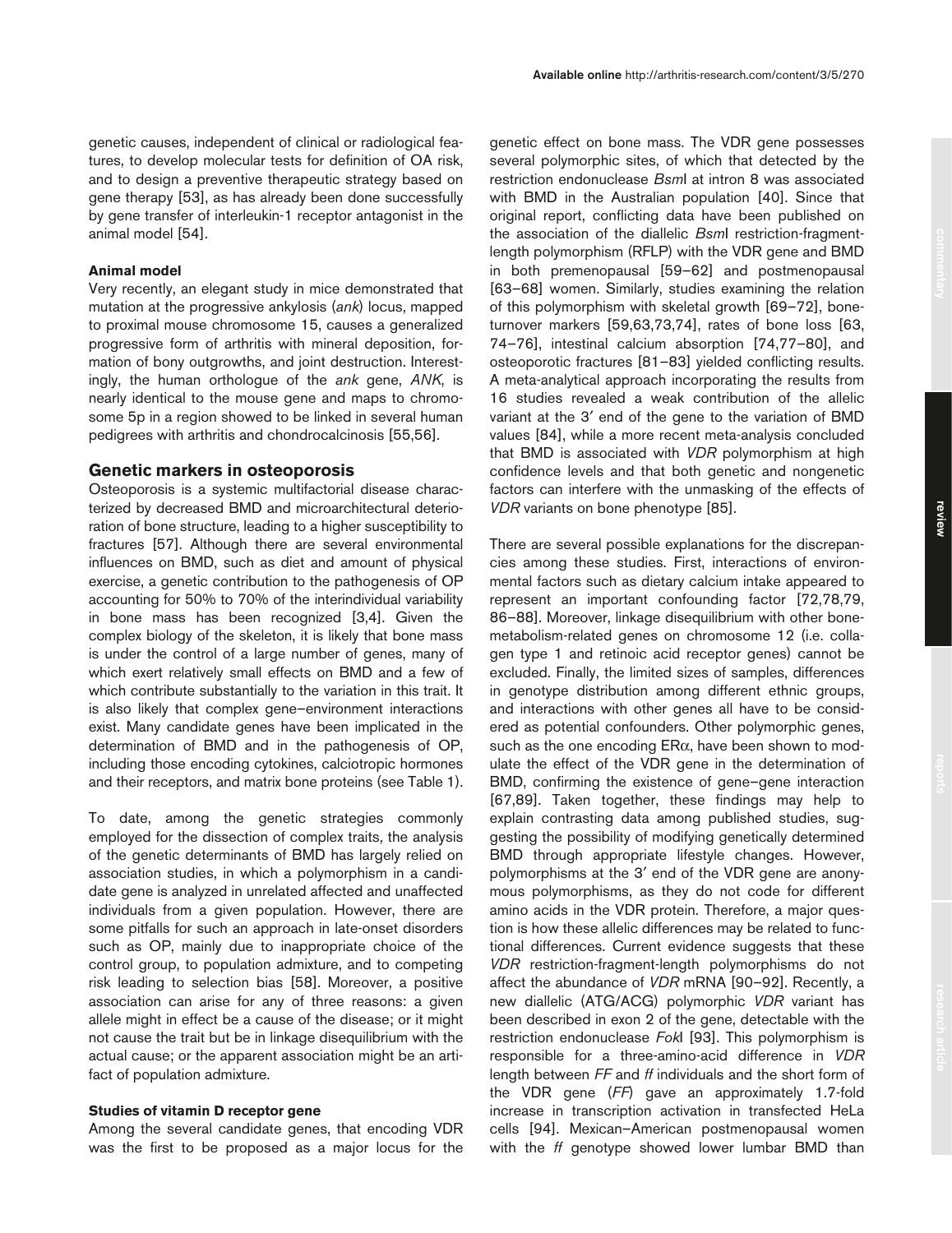those with the *FF* genotype [93]. This relation, also found in Japanese [94], North American [95], and Italian [96] populations, was not found in French [97] and Swiss [98] women, although a significant association of this genotype with differences in urinary type I collagen cross-linked n-telopeptide was observed in the French population [97].

#### **Studies of estrogen receptor genes**

The importance of the ER genes in the determination of BMD is supported by several observations. Firstly, osteoblasts, osteoclasts, and bone marrow stromal cells bear ERs and are modulated by estrogen [99,100]. In addition, a homozygotic inactivating mutation of the  $E R \alpha$ gene caused OP in a male patient [101]. Finally,  $ER\alpha$ knockout mice exhibit a low BMD [102]. It is possible that common allelic variants of the  $ER\alpha$  gene cause milder estrogen resistance, which becomes evident with aging or with menopausal hypogonadism, leading to clinical disorders such as OP. Both intronic polymorphisms (recognized by the restriction endonucleases *Pvu*II and *Xba*I) and polymorphic variable numbers of (TA)n repeats upstream of the  $ER\alpha$  have been associated with BMD in Japanese populations [103,104]. Similar studies in other populations yielded conflicting results [67,89,105–107]. Recently, we investigated the role of these polymorphisms at the  $ER\alpha$  gene locus in a large sample of postmenopausal Italian women [108]. We found a strong linkage disequilibrium between intron 1 (*Pvu*II and *Xba*I) polymorphic sites and also between these sites and the microsatellite (TA)n dinucleotide repeat polymorphism, with a high degree of coincidence of the short TA alleles and the presence of *Pvu*II and *Xba*I restriction sites. Interestingly, a statistically significant correlation between the (TA)n repeat allelic variants and osteoporosis was observed, with subjects with a low number of repeats (TA<15) showing the lowest BMD values and the highest risk of vertebral fracture. Two studies, in American and Danish populations, recently confirmed this observation [109,110]. However, in another study in a Scottish population, no overall association between the TA repeat number and BMD was observed [111]. All the positive studies are concordant and demonstrate a significant association between reduced BMD values and the presence of a low number of TA repeats. Conversely, in the Scottish study, the small group of subjects with the highest number of TA repeats (having at least one allele TA≥26) appeared to have lower BMD values at the spine than those with fewer TA repeats [111]. The molecular mechanism underlying how bone mineralization is affected by the variation in the number of dinucleotide repeats is still unclear. However, because of the TA repeats position, between promoters A and B of the  $ER\alpha$  gene and next to a regulatory region, it is possible that allelic variation due to different (TA)n dinucleotide repeat lengths might have physiological relevance by affecting promoter usage and/or mRNA transcription.

#### **Studies of collagen genes**

Collagen type I is the major constituent of bone matrix proteins and, therefore, collagen type I genes (*COL1A1* and *COL1A2*) have been proposed as candidates for the determination of bone mass. Indeed, the osteoporotic phenotype of osteogenesis imperfecta is due to mutations that affect the coding regions of collagen type I genes [112]. Recently, Grant and colleagues showed that a G/T polymorphism in the first intron of *COL1A1* strongly segregated with BMD and osteoporotic fractures [113]. Additional data in larger samples of different populations support these findings [114–116]. A recent cross-section large-scale study indicates that the unfavorable *COL1A1* allele (the T variant, arbitrarily called the 's' allele) acts as a marker for accelerated age-related bone loss rather than a marker for lower peak bone mass [117]. However, a small study in a Finnish population [118] showed no significant association of *COL1A1* Sp1 polymorphism with bone mass or fracture, nor did another study in twins in the USA [119]. Sp1 is a transcription factor. To date, the molecular mechanisms by which the described *COL1A1* Sp1 diallelic polymorphism associates with bone mass are currently unclear. Preliminary data have recently supported evidence of allele-specific differences in binding of the Sp1 protein to the polymorphic recognition site, in collagen protein production and in bone strength in samples derived from patients with different genotypes [120].

## **Other studies of candidate genes and linkage analysis**

Polymorphisms of other candidate genes such as those for interleukin-6 [121], transforming growth factor-β [122], apolipoprotein E [123], calcitonin receptor [124,125], androgen receptor [109], and osteocalcin [109] have been related to BMD in some isolated studies. These observations have not yet been confirmed by other independent studies; certainly other genes, with as great or even greater effects both on BMD and bone metabolism, have yet to be mapped and identified. An updated overview of candidate genes related to BMD and osteoporotic risk is depicted in Fig. 1.

The absence of a clear Mendelian pattern of inheritance (at least for a subset of cases) makes it extremely difficult, if not impossible, to determine a priori the number of involved genes and their effects on the trait of interest (i.e. peak bone mass, BMD, rates of bone loss) [72]. A study in 22 French families unraveled an autosomal dominant pattern of transmission for BMD [126]. However, in the French study and in general, the term 'familial osteoporosis' is lacking a clinical definition, because of the difficulty of separating genetic from environmental factors. Criteria for definition and selection of osteoporotic kindreds are therefore essential. One possibility could be to focus on subsets of kindreds showing a clear family history of low BMD/OP and of characteristics that make the pedigree 'interesting'. Some families with apparently transmissible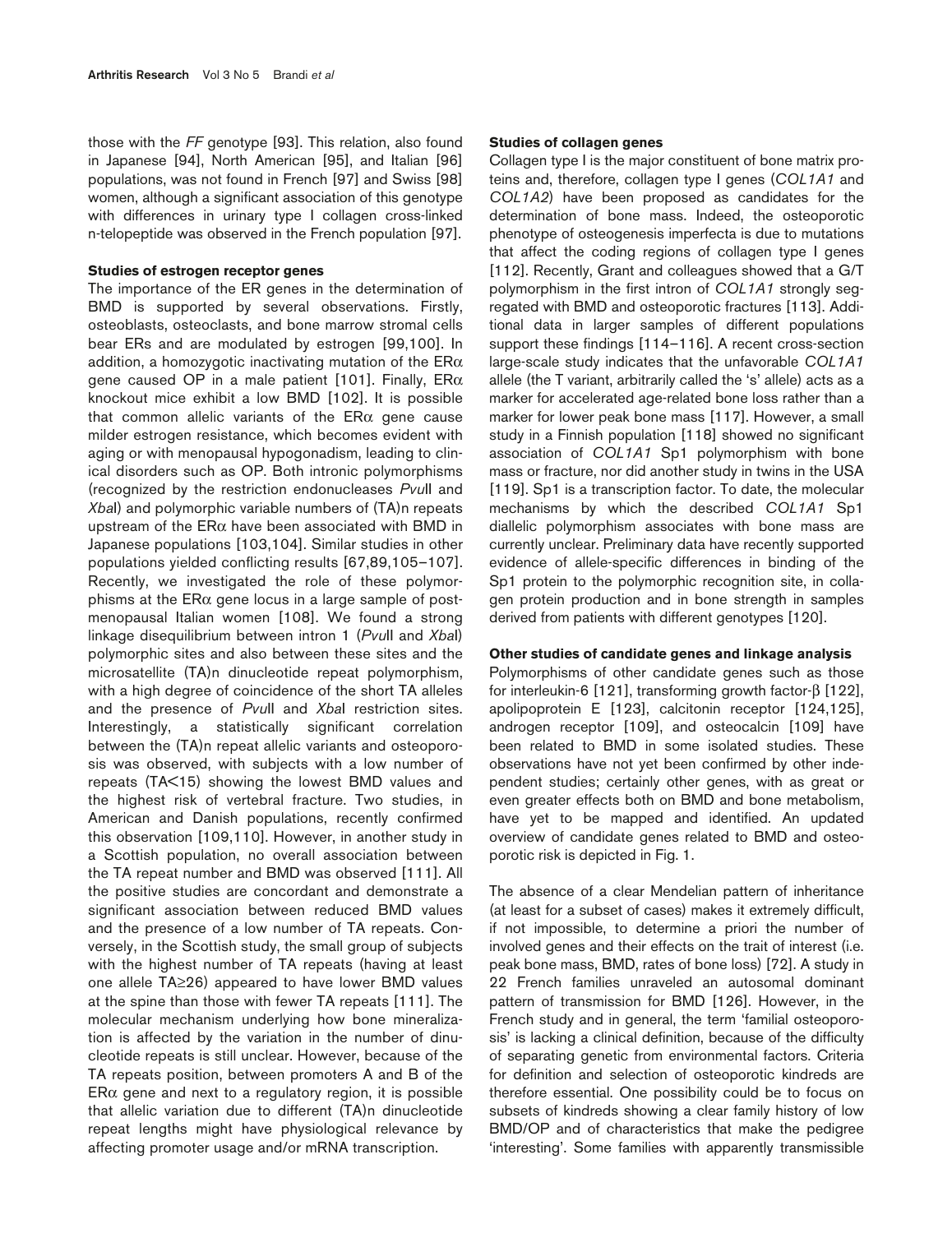



Genetics of osteoporosis: candidate genes. Numbers at the bottom are chromosome numbers. p, q = short and long arms, respectively, of the chromosome.

osteoporosis also exhibit clinical evidence of connective tissue dysplasia, with no clinical or biochemical evidence of osteogenesis imperfecta or Ehlers-Danlos syndrome [127]. This sign can itself become a hallmark for definition of the 'patients' within the kindred. The a priori chance of success for linkage studies in a family is increased by the analysis of multiple generations (a minimum of three generations could be the cut-off) exhibiting a pattern of inheri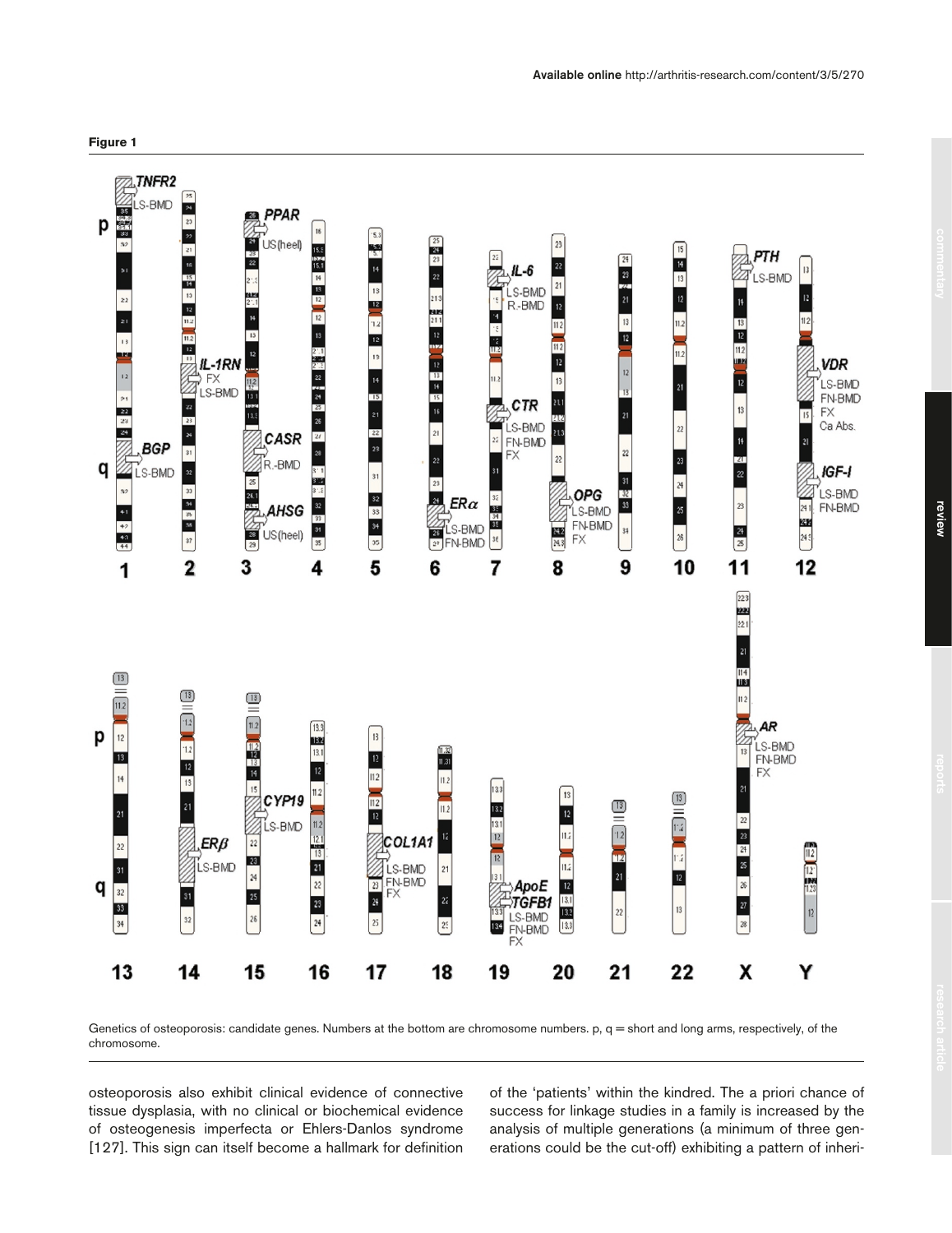tance with high penetrance. The need for at least four affected (i.e. having low BMD and osteoporosis) members in multiple generations, including males, will help to narrow the definition of an 'interesting' pedigree as a pedigree that constitutes a rare subset of a common phenotype. Linkage studies in man and experimental animals suggested the existence of multiple loci regulating bone mass, but the genes that account for such effects remain to be defined. Linkage analysis for chromosome 11q12–13 polymorphic loci indicated the possible existence of a candidate gene or genes in this region that may play an important role in the variation of BMD in a normal population [128]. Linkage studies in sib-pairs were able to define other loci controlling the BMD on different human chromosomes in different populations [129–131]. To date, traditional linkage analysis has been successfully used to find major contributory genes but has limited power to detect genes with only a modest effect. In the latter case, different approaches, such as nonparametric allele-sharing methods (i.e. affected sib-pair analysis, linkage disequilibrium, and transmission/disequilibrium testing) have far greater power [132,133]. In this respect, recent observations have revealed a few chromosomal regions containing genes (quantitative trait loci) modulating the BMD [128–130,134,135], as shown in Table 4. Recruitment of a large number of sib-pairs would be valuable for doing linkage studies of haplotype sharing and transmission/disequilibrium tests in humans [136]. Affected relatives should show excess allele sharing even in the presence of incomplete penetrance, phenocopy, genetic heterogeneity, and a high frequency of disease alleles [132]. Nonparametric linkage approaches testing multiple candidate genes in large pedigrees could also provide interesting information. Preliminary data from such a study showed a suggestive linkage of the parathyroid hormone receptor type 1 to osteoporosis [131]. A limiting factor in linkage analysis of multiple candidate genes is the lack of accurate statistical software to clearly define the threshold of significance.

Information derived from cross-sectional association studies could offer potential starting points, although a complete genomic screening with high-resolution linkage maps and regional follow-up by additional markers could not be excluded.

## **Animal models**

Comparative genetics could add information about potentially interesting genes in humans once quantitative trait loci in animal models (i.e. rodents, primates) are identified [137]. Very recently, an autosomal recessive mutation at locus *sfx*, mapped to central chromosome 14, was found to segregate with stage-specific bone growth failure and fracture in a new mouse model, designated spontaneous fracture (*sfx*) [138]. Fine mapping of this chromosomal region could define the role of this gene in the pathophysi-

### **Table 4**

| osteoporosis |            |                     |                                 |  |  |
|--------------|------------|---------------------|---------------------------------|--|--|
| Reference    | QTL        | Genetic<br>analysis | Phenotype                       |  |  |
| $[135]$      | $11q12-13$ | Linkage             | High bone mass                  |  |  |
| $[129]$      | 1p36       |                     |                                 |  |  |
|              | 2p23-24    |                     |                                 |  |  |
|              | 4qter      |                     |                                 |  |  |
|              | 11q        | Linkage             | Low BMD                         |  |  |
| $[128]$      | 11q12-13   | Sib-pairs           | Femoral neck BMD                |  |  |
| $[130]$      | 2p         |                     |                                 |  |  |
|              | 13q        | Sib-pairs           | Proximal and distal forearm BMD |  |  |
| [134]        | 1q21-23    | Sib-pairs           | Lumbar or femoral BMD           |  |  |
|              | 5q33-35    |                     |                                 |  |  |
|              | 6p11-12    |                     |                                 |  |  |
|              | 11q12-13   |                     |                                 |  |  |

**Quantitative trait loci (QTL) associated with BMD or**

BMD = bone mineral density.

ology of the skeleton and could provide evidence of other genes co-localizing with *sfx*.

Together, these efforts will make it possible to map unknown OP-related genes to defined chromosomal regions, to clone them, and to identify their function.

#### **Conclusions**

OP and OA affects hundreds of millions of people throughout the world, causing pain and disability and having a great impact on individuals and on society as whole. There is evidence that the two disorders are often inversely correlated and that they have a complex genetic component. The identification of the genetic pathways involved is difficult and represents a great challenge in the near future. As in other multifactorial diseases (such as hypertension and diabetes), in both OA and OP, the initiation, progression, and severity of the disease may be influenced by multiple environmental factors with multiple genes in a given individual. The authors of some association studies have suggested the possibility that a given allelic variant in a candidate gene (i.e. *VDR*) may increase the risk for OP and be protective for OA, and vice versa [40–43,47,60,61,67]. However, this intriguing hypothesis remains to be confirmed in larger samples, in different populations, and by other genetic approaches. Moreover, we must take into account that the inverse correlation between OP and OA observed in several epidemiological reports may have other, nongenetic, components. Indeed, it is known that increased physical loading due to enhanced weight-bearing activity is protective for OP but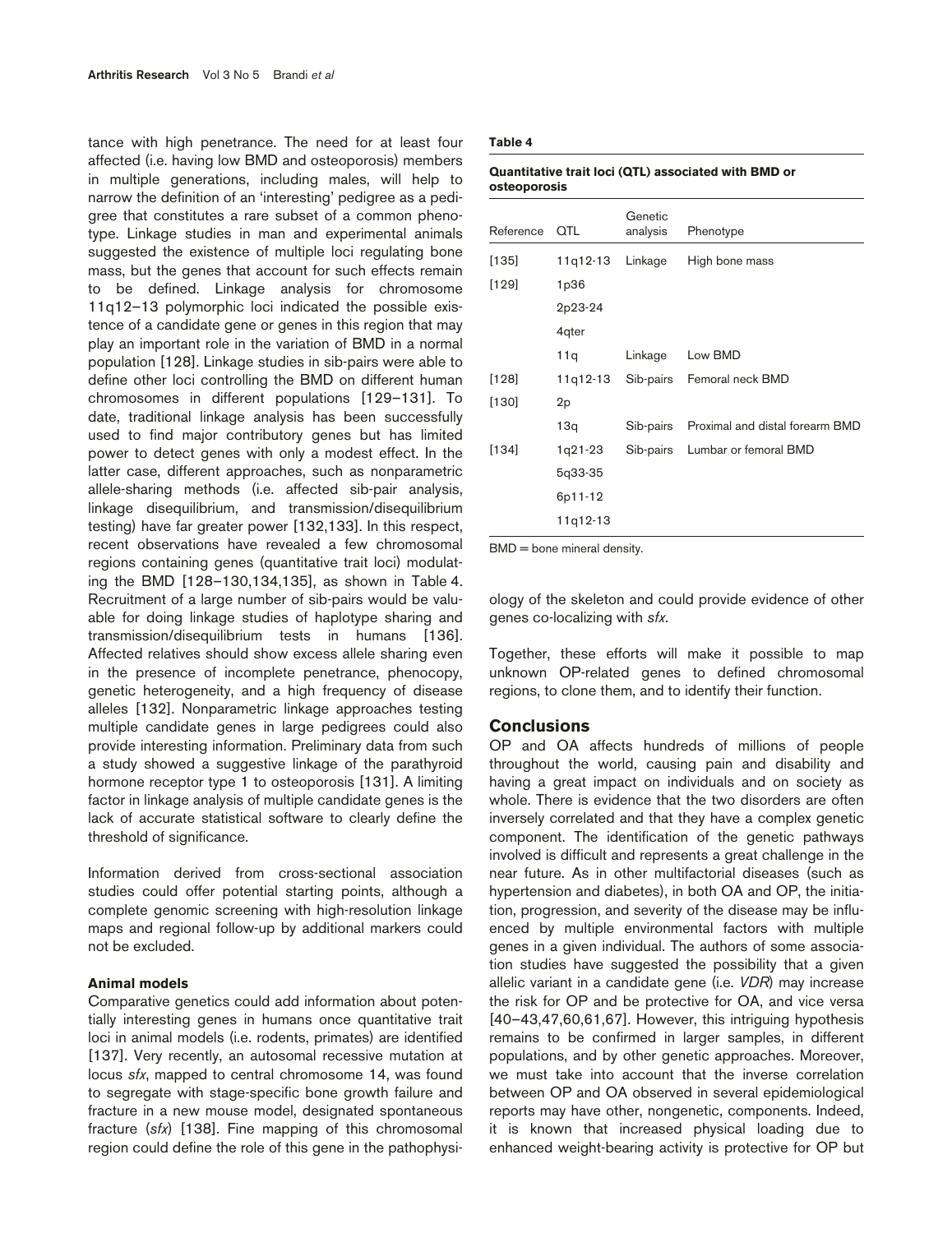seems to confer a higher risk of developing OA in the elicited joint structures.

Several large-scale investigations now under way, involving thousands of patients and genome-wide screening, may make it possible to identify multiple gene variations associated with an increased risk for OA and/or OP. However, the importance of genetic heterogeneity, including ethnicity, as well as of environmental, hormonal, and constitutional confounders (e.g. skeletal and body size) will need to be taken into serious account in future genetic studies. Gene–gene and gene–environment interactions and interactions between pharmaceuticals and the genome in humans and animal models will be critical targets for future research. Further developments in molecular genetics, such as microarray chips, will allow simultaneous large-scale differential identification of thousands of genetic polymorphisms segregating with OA or OP or both [139]. All these efforts will improve our understanding of the pathogenesis of these two disabling disorders, making possible earlier preventive strategies as well as the development of more appropriate and effective treatment options.

### **Aknowledgements**

This work was performed with support from the Italian National Health System Project 'Human Exposure to Xenobiotics with Potential Endocrine Activities: Evaluation of the Risks for Reproduction and Development' (2000) and of the Italian National Health System Project 'Environmental Risk of Postmenopausal Diseases' (2000) and was supported by grants Cofin Murst 1999 to ML Brandi, ex 60% 1999 'Genetics of Osteoporosis' to ML Brandi and Telethon 1999–2000 to ML Brandi.

# **References**<br>1. Allison AC.

- 1. Allison AC, Bluberg BS: **Familial osteoarthropathy of the fingers.** *J Bone Joint Surg* 1958, **40B**:538-540.
- 2. Spector TD, Cicutini F, Baker J, Loughlin JA, Hart DJ: **Genetic influences on osteoarthritis in females: a twin study.** *BMJ* 1996, **312**:940-943.
- 3. Pocock NA, Lisman IA, Hopper I, Yeates MG, Sambrook PN, Eber S: **Genetic determinants of bone mass in adults.** *J Clin Invest* 1987, **80**:706-710.
- Seeman E, Hooper JL, Bach LA, Cooper ME, Parkinson E, McKay J, Jeremus C: **Reduced bone mass in daughters of women with osteoporosis.** *N Engl J Med* 1989, **320**:554-558.
- 5. Cumming RG, Klineberg RJ: **Epidemiological study of the relationship between arthritis of the hip and hip fractures.** *Ann Rheum Dis* 1993, **52**:707-710.
- 6. Dequeker J, Boonen S, Aerssens J, Westhovens R: **Inverse relationship osteoarthritis-osteoporosis: what is the evidence? What are the consequences?** *Br J Rheumatol* 1996 **35**:813-820.
- 7. Verstaeten A, Van Ermen H, Haghebaert G, Nijs J, Geusens P, Dequeker J: **Osteoarthritis retards the development of osteoporosis. Observation of the coexistence of osteoarthrosis and osteoporosis.** *Clin Orthop* 1991, **264**:169-177.
- 8. Dequeker J, Goris P, Uytterhoeven R: **Osteoporosis and osteoarthritis (osteoarthrosis): anthropometric distinctions.** *JAMA* 1983, **249**:1448-1451**.**
- 9. Antoniades L, MacGregor AJ, Matson M, Spector TD: **A co-twin control study of the relationship between hip osteoarthritis and bone mineral density.** *Arthritis Rheum* 2000, **43**:1450- 1455.
- 10. Keuttner K, Goldberg VM: *Osteoarthritis Disorders.* Rosemont, PA: American Academy of Orthopedic Surgeons, 1995, 21-25.
- 11. Brandt KD, Mankin HJ, Shulman LE: **Workshop on etiopathogenesis of osteoarthritis.** *J Rheumatol* 1986, **13**:1126-1160.
- 12. Holderbaum D, Haqqi TM, Moskowitz RW: **Genetics and osteoarthritis. Exposing the iceberg.** *Arthritis Rheum* 1999, **42**: 397-405.
- 13. Jimenez SA, Williams CJ, Karasick D: **Hereditary osteoarthritis.** In *Osteoarthritis*. Edited by Brandt KD, Doherty M, Lohmander LS. Oxford: Oxford University Press, 1988:31-49.
- 14. Kellgren JH, Moore R: **Generalized osteoarthritis and Heberden's nodes.** *BMJ* 1952, **1**:181-187.
- 15. Kellgren JH, Lawrence JS, Bier F: **Genetic factors in generalized osteoarthritis.** *Ann Rheum Dis* 1963, **22**:237-255.
- 16. Bijkerk C, Houwing-Duistermaat JJ, Valkenburg HA, Meulenbelt T, Hofman A, Breedveld FC, Pols HA, van Duijn CM, Slagboom PE: **Heritabilities of radiologic osteoarthritis in peripheral joints and of disc degeneration of the spine.** *Arthritis Rheum* 1999, **42**:1729-1735.
- 17. Lindberg H: **Prevalence of primary coxoarthrosis in siblings of patients with primary osteoarthrosis.** *Clin Orthop* 1986, **203**: 273-275.
- 18. Cooper C, McAlindon T, Snow S, Vines K, Young P, Kirwan J, Dieppe P: **Mechanical and constitutional risk factors for symptomatic knee osteoarthritis: differences between medial tibiofemoral and patello-femoral disease.** *J Rheumatol* 1994, **21**: 307-313.
- 19. Kaprio J, Kujala UM, Peltonen L, Koskenvuo M: **Genetic liability to osteoarthritis may be greater in women than in men.** *BMJ* 1996, **313**:232.
- 20. Chitnavis J, Sinsheimer JS, Clipsham K, Loughlin J, Sykes B, Burge PD, Carr AJ: **Genetic influences in end-stage osteoarthritis: sibling risks of hip and knee replacement for idiopathic osteoarthritis.** *J Bone Joint Surg (Br)* 1997, **79**:660-664.
- 21. Felson DT, Couropmitree NN, Chaisson CE, Hannan MT, Zhang Y, McAlindon TE, La Valley M, Levy D, Myers RH: **Evidence for a Mendelian gene in segregation analysis of generalized radiographic osteoarthritis.** *Arthritis Rheum* 1998, **41**:1064-1071.
- 22. Williams CJ, Jimenez SA: **Heritable diseases of cartilage caused by mutations in collagen gene.** *J Rheumatol* 1995, **43 (suppl)**:28-33.
- 23. Palotie A, Vaisanen P, Ott J, Ryhanen L, Elima K, Vikkula M: **Predisposition to familial osteoarthritis linked to type II collagen gene.** *Lancet* 1988, **i**:924-927.
- 24. Vikkula M, Nissila M, Hirvensala E, Nuotio P, Palotie A Aho K, Peltonen L: **Multiallelic polymorphism of the cartilage gene: no association with osteoarthritis.** *Ann Rheum Dis* 1993, **52**:762-764.
- 25. Rivtaniemi P, Korkko J, Bonaventure J, Vikkula M, Hyland J Paasilta P: **Identification of COL2A1 mutations in patients with chondrodysplasias and familial osteoarthritis.** *Arthritis Rheum* 1995, **38**:999-1004.
- 26. Loughlin J, Irven C, Fergusson C, Sykes B: **Sibling pair analysis shown no linkage of generalized osteoarthritis to the loci encoding type II collagen link protein or cartilage matrix protein.** *Br J Rheumatol* 1994, **33**:1103-1106.
- 27. Meulabent I, Bijkerk C, Breedveld FC, Slagboom PE: **Genetic linkage analysis of 14 gene loci in a family with autosomal dominant osteoarthritis without dysplasia.** *J Med Gen* 1997, **34**:1024-1027.
- 28. Baldwin CT, Farrar LA, Dharmavaram R, Jimenez SA, Anderson: **Linkage of early onset osteoarthritis and chondrocalcinosis to human chromosome 8q.** *Am J Hum Genet* 1995, **56**:692-697.
- 29. Wright GD, Hughes AE, Regan M, Doherty M: **Association of two loci on chromosome 2q with nodal osteoarthritis.** *Ann Rheum Dis* 1996, **55**:317-319.
- 30. Chapman K, Moustafa Z, Irven C, Carr AJ, Clipsham K, Smith A, Chitnavis J, Sinsheimer JS, Bloomfield VA, McCartney M, Cox O, Cardon LR, Sykes B, Loughlin J: **Osteoarthritis-susceptibility locus on chromosome 11q, detected by linkage.** *Am J Hum Genet* 1999, **65**:167-174.
- 31. Loughlin, J Moustafa Z, Irven C, Smith A, Carr AJ, Sykes B, Chapman K: **Stratification analysis of an osteoarthritis genome screen-suggestive linkage to chromosomes 4, 6, and 16.** *Am J Hum Genet* 1999, **65**:1795-1798.
- 32. Leppavouri J, Kujala U, Kinnunen J, Kaprio J, Nissila M, Heliovaara M, Klinger N, Partanen J, Terwilliger JD, Peltonen L: **Genome scan for predisposing loci for distal interfalangeal joint osteoarthritis: evidence for a locus on 2q.** *Am J Hum Genet* 1999, **65**:1060-1067.
- 33. Roby P, Eyre S, Worthington J, Ramesar R, Cilliers H, Beighton P, Grant M, Wallis G: **Autosomal dominant (Beukes) premature degenerative osteoarthropathy of the hip joint maps to an 11 cM region on chromosome 4q35.** *Am J Hum Genet* 1999, **64**: 904-908.

**review**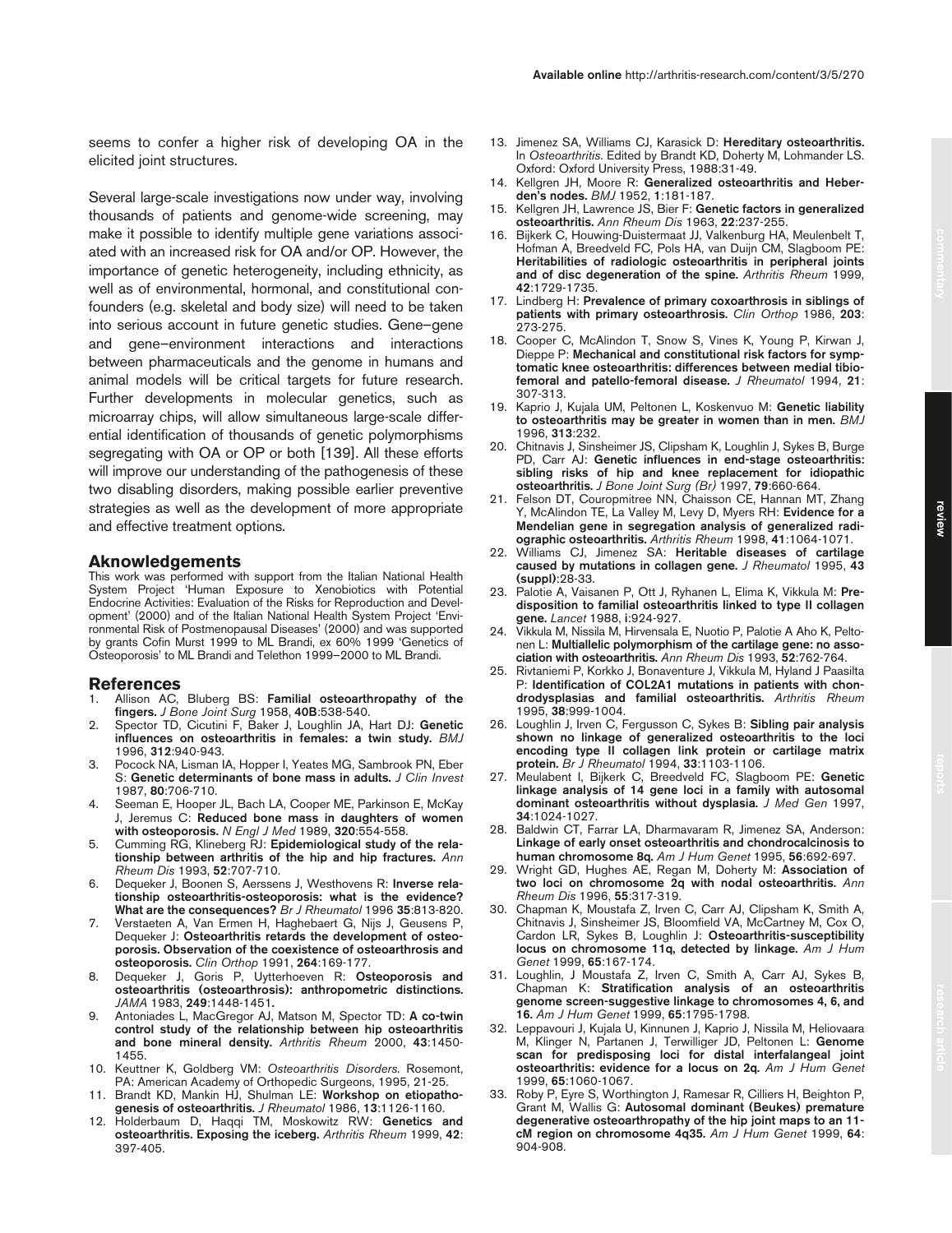- 34. Mustafa Z, Chapman K, Irven C, Carr AJ, Clipsham K, Chitnavis J, Sinsheimer JS, Bloomfield VA, McCartney M, Cox O, Sykes Y, Loughlin J: **Linkage analysis of candidate genes as susceptibility loci for osteoarthritis-suggestive linkage of COL9A1 to female hip osteoarthritis.** *Rheumatology* 2000, **39**:299-306.
- 35. Loughlin, J Moustafa Z, Smith A, Irven C, Carr AJ, Clipsham K, Chitnavis J, Bloomfield VA, McCarney M, Cox O, Sinsheimer JS, Sykes B, Chapman K: **Linkage analysis of chromosome 2q in osteoarthritis.** *Rheumatology* 2000, **39**:377-381.
- 36. Stecher RM, Beard EE Hersh AH: The relationship of the **menopause to degenerative joint disease of the fingers.** *J Lab Clin Med* 1949, **34-32**:1193-1229.
- 37. Spector TD, Campion GD: **Generalized osteoarthritis: a hormonally mediated disease.** *Ann Rheum Dis* 1989, **48**:523-527.
- 38. Ushiyama T, Ueyama H, Inoue K, Nisshioka J, Onkubo I, Hukuda S: **Estrogen receptor gene polymorphism and generalized osteoarthritis.** *J Rheumatol* 1998, **25**:134-137.
- 39. Loughlin J, Sinsheimer JS, Mustafa Z, Carr AJ, Clipsham K, Bloomfield VA, Chitnavis J, Bailey A, Sykes B, Chapman K: **Association of the vitamin D receptor gene, the type I collagen gene COL1A1, and the estrogen receptor gene in idiopathic osteoarthritis.** *J Rheumatol* 2000, **27**:779-784.
- 40. Morrison NA, Cheng JQI, Akifumi T, Kelly PJ, Nguyen TV, Sambrook PN, Eisman JA: **Prediction of bone density from vitamin D receptor allele.** *Nature* 1994, **367**:284-287.
- 41. Uitterlinden AG, Burger H, Huang Q, Odding E, Van Duijn CM, Hofman A, Birkenhager JC, Van Leeuwen JPTM, Pols HAP: **Vitamin D receptor genotype is associated with radiographic osteoarthritis at the knee.** *J Clin Invest* 1997, **100**:259-263.
- 42. Keen RW, Hart DJ, Lanchbury JS, Spector TD: **Association of early osteoarthritis of the knee with a Taq I polymorphism of the vitamin D receptor gene.** *Arthritis Rheum* 1997, **40**:1444-1449.
- 43. Jones G, White C, Sambrook P, Eisman J: **Allelic variation in the vitamin D receptor, lifestyle factors and lumbar spinal degenerative disease.** *Ann Rheum Dis* 1998, **57**:94-99.
- 44. Meulenbelt I, Bijkerk C, Miedema HS, Breedveld FC, Hofman A, Valkenburg HA, Pols HAP, Slagboom PE, van Duijn CM: **A genetic association study of the IGF-I gene and radiological osteoarthritis in a population-based cohort study (the Rotterdam study).** *Ann Rheum Dis* 1998, **57**:371-374.
- 45. Loughlin J, Irven C, Athanasou N, Carr A, Sykes B: **Differential allelic expression of the type II collagen gene (COL2A1) in osteoarthritic cartilage.** *Am J Hum Genet* 1995, **56**:1186-1193.
- 46. Meulenbelt I, Biykerk C, De Wildt SC, Miedema HS, Breedveld FC, Pols HA, Hofman A, Van Duijn CM, Slagboom PE: **Haplotype analysis of three polymorphisms of the COL2A1 gene and association with generalized radiological osteoarthritis.** *Ann Hum Genet* 1999, **63**:393-400.
- 47. Uitterlinden AG, Burger H, van Duijn CM, Huang Q, Hofman A, Birkenhager JC, van Leeuwen JP, Pols HA: **Adjacent genes, for COL2A1 and vitamin D receptor, are associated with separate features of radiographic osteoarthritis of the knee.** *Arthritis Rheum* 2000, **43**:1456-1464.
- 48. Yamada Y, Okuizumi H, Miyauchi A, Takagi Y, Ikeda K, Harada A: **Association of transforming growth factor beta 1 genotype with spinal osteophytosis in Japanese women.** *Arthritis Rheum* 2000, **43**:452-460.
- 49. Horton WE Jr, Lethbridge-Cejku M, Hochberg MC, Balakir R, Precht P, Plato CC, Tobin JD, Meek L, Doege K: **An association between an aggrecan polymorphic allele and bilateral hand osteoarthritis in elderly white men: data from the Baltimore Longitudinal Study of Aging (BLSA).** *Osteoarthritis Cartilage* 1998, **6**:245-251.
- 50. Aerssens J, Dequeker J, Peeters J, Breemans S, Boonen S: **Lack of association between osteoarthritis of the hip and gene polymorphisms of VDR, COL1A1, and COL2A1 in postmenopausal women.** *Arthritis Rheum* 1998, **41**:1946-1950.
- 51. Huang J, Hushiyama T, Inoue K, Kawasaki T, Hukuda S: **Vitamin D receptor gene polymorphisms and osteoarthritis of the hand, hip, and knee: a case-control study in Japan.** *Rheumatology* 2000, **39**:79-84.
- 52. Wu JZ, Herzog W, Epstein M: **Joint contact mechanisms in the early stages of osteoarthritis.** *Med Eng Phys* 2000, **22**:1-12.
- 53. Kang R, Marui T, Ghivizzani SC, Nita IM, Georgescu HI, Suh JK, Robbins PD, Evans CH: **Ex vivo gene transfer to chondrocyte in full-thickness articular cartilage defects: a feasibility study.** *Osteoarthritis Cartilage* 1997, **5**:139-143.
- 54. Pelletier JP, Caron, JP, Evans C, Robbins FD, Georgescu HI, Jovanovic D, Fernandes JC, Martel-Pelletier J: **In vivo suppression of early experimental osteoarthritis by IL1 receptor antagonist using gene therapy.** *Arthritis Rheum* 1997, **40**:1012- 1019.
- 55. Ho AM, Johnson MD, Kingsley DM: **Role of the mouse ank gene in control of tissue calcification and arthritis.** *Science* 2000, **289**:265-270.
- 56. Rojas K, Serrano de la Pena L, Gallardo T, Simmons A, Nyce K, McGrath R, Considino E, Vasko AJ, Peterson E, Grady D, Cox R, Andrew LJ, Lovett M, Overhauser J, Williams CJ: **Physical map and characterization of transcripts in the candidate interval for familial chondrocalcinosis at chromosome 5p15.1.** *Genomics* 1999, **62**:177-183.
- 57. Consensus Development Conference: **Prophylaxis and treatment of osteoporosis.** *Am J Med* 1991, **90**:107-110.
- 58. Econs MJ, Speer MC: **Genetic studies of complex diseases: let the reader beware.** *J Bone Miner Res* 1996, **11**:1835-1840.
- 59. Garnero P, Borel O, Sornay-Rendu E, Delmas PD: **Vitamin D receptor gene polymorphisms do not predict bone turnover and bone mass in healthy premenopausal women.** *J Bone Miner Res* 1995, **10**:1283-1288.
- 60. Salamone LM, Ferrell R, Black DM, Palermo L, Epstein RS, Petro N, Steadman N, Kuller LH, Cauley A: **The association between vitamin D receptor gene polymorphisms and bone mineral density at the spine, hip and whole body in premenopausal women.** *Osteoporosis Int* 1996, **6**:63-68.
- 61. Tokita A, Matsumoto H, Morrison NA, Tawa T, Miura Y, Fukamauchi K, Mitsuhashi N, Irimoto M, Yamamori S, Miura M, Watanabe T, Kuwabara Y, Yabuta K, Eisman JA: **Vitamin D receptor alleles, bone mineral density and turnover in premenopausal Japanese women.** *J Bone Miner Res* 1996, **11**:1003-1009.
- 62. Hansen TS, Abrahamsen B, Henriksen FL, Hermann AP, Jensen LB, Holder M, Gram J: **Vitamin D receptor alleles do not predict bone mineral density or bone loss in Danish perimenopausal women.** *Bone* 1998, **22**:571-575.
- 63. Garnero P, Borel P, Sonray-Rendu E, Arlot ME, Delmas PD: **Vitamin D receptor gene polymorphisms are not related to bone turnover, rate of bone loss and bone mass in postmenopausal women: the OFELY study.** *J Bone Miner Res* 1996, **11**:827-834.
- 64. Uitterlinden AG, Pols HAP, Burger H, Huang Q, Van Daele PLA, Van Duijn CM, Hofman A, Birkenhager JC, Van Leeuwen JPTM: **A large scale population-based study of the association of vitamin D receptor gene polymorphisms with bone mineral density.** *J Bone Miner Res* 1996, **11**:1241-1248.
- 65. Vandevyver C, Wyling T, Cassiman JJ, Raus J, Geusens P: **Influence of vitamin D receptor gene alleles on bone mineral density in postmenopausal and osteoporotic women.** *J Bone Miner Res* 1997, **12**:241-247.
- 66. Tamai M, Yokouchi M, Komiya S, Mochizuki, Hidaka S, Narita S, Inoue A, Itoh K: **Correlation between vitamin D receptor genotypes and bone mineral density in Japanese patients with osteoporosis.** *Calcif Tissue Int* 1997, **60**:229-232.
- 67. Gennari L, Becherini L, Masi L, Mansani R, Gonnelli S, Cepollaro C, Martini S, Montagnani A, Lentini G Becorpi AM, Brandi ML: **Vitamin D and estrogen receptor allelic variants in postmenopausal women: evidence of multiple gene contribution on bone mineral density.** *J Clin Endocrinol Metab* 1998, **83**: 939-944.
- 68. Jorgensen HL, Scholler J, Sand JC, Bjuring M, Hassager C, Christiansen C: **Relation of common allelic variation at vitamin D receptor locus to bone mineral density and postmenopausal bone loss: cross sectional and longitudinal population study.** *BMJ* 1998, **313**:586-590.
- 69. Gunnes M, Berg JP, Halse J, Lehmann EH: **Lack of relationship between vitamin D receptor genotype and forearm bone gain in healthy children, adolescents, and young adults.** *J Clin Endocrinol Metab* 1997, **82**:851-855.
- 70. Suarez F, Zeghoud F, Rossignol C, Walrant O, Garabedian M: **Association between vitamin D receptor gene polymorphism and sex-dependent growth during the first two years of life.** *J Clin Endocrinol Metab* 1997, **82**:2966-2970.
- Sainz J, Van Tornout JM, Loro ML, Sayre J, Roe TF, Gilsanz V: **Vitamin D receptor gene polymorphisms and bone density in prepubertal American girls of Mexican descent.** *N Engl J Med* 1997, **337**:77-82.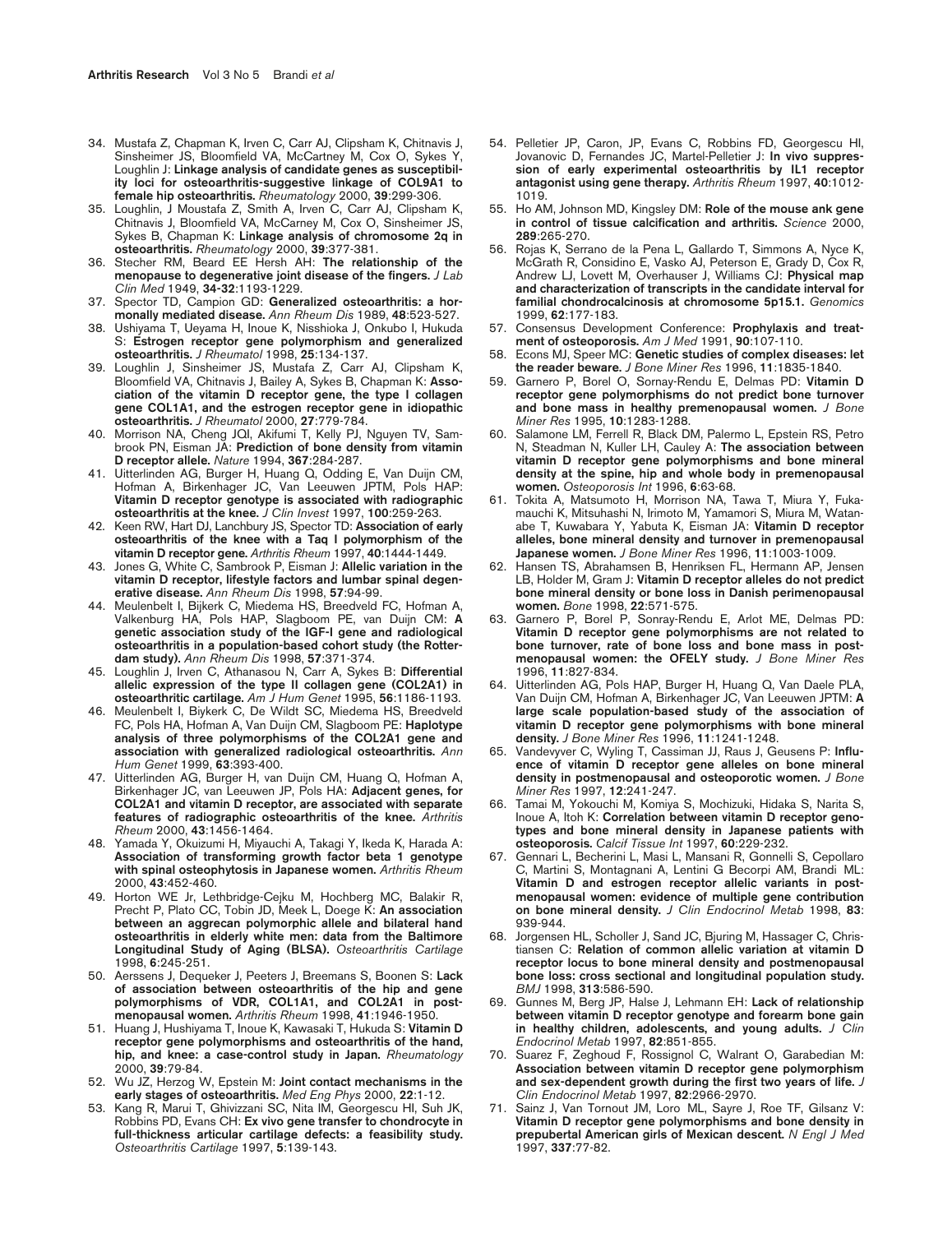- 73. Howard G, Nguyen T, Morrison N, Watanabe T, Sambrook P, Eisman J, Kelly P: **Genetic influences on bone density: physiological correlates of vitamin D receptor gene alleles in premenopausal women.** *J Clin Endocrinol Metab* 1995, **80**: 2800-2805.
- 74. Zmuda JM, Cauley JA, Danielson ME, Wolf RL, Ferrell RE: **Vitamin D receptor gene polymorphisms, bone turnover, and rates of bone loss in older African-American women.** *J Bone Miner Res* 1997, **12**:1446-1452.
- 75. Keen RW, Major PJ, Lanchbury JS, Spector TD: **Vitamin D receptor gene polymorphisms and bone loss.** *Lancet* 1995, **345**: 990.
- 76. Krall EA, Parry P, Lichter JB, Dawson-Hughes B: **Vitamin D receptor alleles and rates of bone loss: influences of years since menopause and calcium intake.** *J Bone Miner Res* 1995, **10**:978-984.
- 77. Dawson-Hughes B, Harris SS, Finneran S: **Calcium absorption on high and low calcium intake in relation to vitamin D receptor genotype.** *J Clin Endocrinol Metab* 1995, **80**:3657-3661.
- 78. Kinyamu UK, Gallagher JC, Knezetic JA, De Luca HF, Prahl JM, Lanspa SJ: **Effect of vitamin D receptor genotypes on calcium absorption, duodenal vitamin D receptor concentration, and serum 1,25 dihydroxyvitamin D levels in normal women.** *Calcif Tissue Int* 1997, **60**:491-495.
- 79. Wishart JM, Horowitz M, Need AG, Scopacasa F, Morris HA, Clifton PM, Nordin BEC: **Relations between calcium intake, calcitriol, polymorphisms of vitamin D receptor gene, and calcium absorption in premenopausal women.** *Am J Clin Nutr* 1997, **65**:798-802.
- 80. Gennari L, Becherini L, Masi L, Gonnelli S, Cepollaro C, Martini S, Mansani R, Brandi ML: **Vitamin D receptor genotypes and intestinal calcium absorption in postmenopausal women.** *Calcif Tissue Int* 1997, **61**:460-463.
- 81. Houston LA, Grant SFA, Reid DM, Ralston SH: **Vitamin D receptor polymorphism, bone mineral density and osteoporotic vertebral fracture: studies in a UK population.** *Bone* 1996, **18**: 249-252.
- 82. Berg JP, Falch JA, Haug E: **Fracture rate, pre- and postmenopausal bone mass and early and late postmenopausal bone loss are not associated with vitamin D receptor genotype in a high-endemic area of osteoporosis***. Europ J Endocrinol* 1996, **135**:96-100.
- 83. Yanagy H, Tomura H, Kawanami K, Hosokawa M, Tanaka M, Kobayashi K, Tsuchiya S, Amagai H, Hayashi K, Hamaguchi H: **Vitamin D receptor gene polymorphisms are associated with osteoporosis in Japanese women.** *J Clin Endocrinol Metab* 1996, **81**:4179-4180.
- 84. Cooper GS, Umbach DM: **Are vitamin D receptor polymorphisms associated with bone mineral density? A meta-analysis.** *J Bone Miner Res* 1996, **11**:1841-1849.
- 85. Gong G, Stern HS, Cheng SC, Fong N, Mordeson J, Deng HW, Recker RR: **The association of bone mineral density with vitamin D receptor gene polymorphisms.** *Osteoporosis Int* 1999, **9**:55-64.
- 86. Ferrari S, Rizzoli R, Chevallery T, Slosman D, Eisman JA, Bonjour JP: **Vitamin D receptor gene polymorphisms and change in lumbar spine bone mineral density.** *Lancet* 1995, **345**:423- 424.
- 87. Salamone LM, Glynn NW, Black DM, Ferrell RE, Palermo L, Epstein RS, Kuller LH, Cauley JA: **Determinants of postmenopausal bone mineral density: the interplay of genetic and lifestyle factors.** *J Bone Miner Res* 1996, **11**:1557-1565.
- 88. Kiel DP, Myers RH, Cupples LA, Kong XF, Zhu XH, Ordovas J, Schaefer EJ, Felson DT, Rush D, Wilson PW, Eisman JA, Holick MF: **The BsmI vitamin D receptor restriction fragment length polymorphism (bb) influences the effect of calcium intake on bone mineral density.** *J Bone Miner Res* 1997, **12**:1049-1057.
- 89. Willing M, Sowers M, Aron D, Clark MK, Burns T, Bunten C, Crutchfield M, D'Agostino D, Jannausch M: **Bone mineral density and its change in white women: estrogen and vitamin D receptor genotypes and their interaction.** *J Bone Miner Res* 1998, **13**:695-705.
- 90. Mocharla H, Butch AW, Pappas AA, Flick JT, Weistein RS, De Togni P, Jilka RL, Roberson PK, Parfitt AM, Manolagas SC: **Quantification of vitamin D receptor mRNA by competitive polymerase chain reaction in PBMC: lack of correspondence with common allelic variants.** *J Bone Miner Res* 1997, **12**:726-733.
- 91. VerbeeK W, Gombart AF, Shiohara M, Campbell M, Koeffler HP: **Vitamin D receptor: no evidence for allele-specific mRNA stability in cells that are heterozygous for the Taq I restriction enzyme polymorphism.** *Biochem Biophys Res Commun* 1997, **238**:77-80.
- 92. Gross C, Musiol IM, Eccleshall TR, Mallory PJ, Feldman D: **Vitamin D receptor gene polymorphism: analysis of ligand binding and hormone responsiveness in cultured fibroblasts.** *Biochem Biophys Res Commun* 1998, **242**:467-473
- 93. Gross C, Eccleshall TR, Malloy PJ, Villa ML, Marcus R, Feldman D: **The presence of a polymorphism at the translation initiation site of the vitamin D receptor gene is associated with low bone mineral density in postmenopausal Mexican-American women.** *J Bone Miner Res* 1996, **11**:1850-1855.
- 94. Arai H, Myamoto K, Taketani Y, Yamamoto H, Iemori Y, Morita K, Tonai T, Nishisho T, Mori S, Takeda E: **A vitamin D receptor gene polymorphism in the translation initiation codon: effect on protein activity and relation to bone mineral density in Japanese women.** *J Bone Miner Res* 1997, **12**:915-921.
- 95. Harris SS, Eccleshall TR, Gross C, Dawson-Hughes B, Feldman D: **The vitamin D receptor start codon polymorphism (Fok I) and bone mineral density in premenopausal American black and white women.** *J Bone Miner Res* 1997, **12**:1043-1048.
- 96. Gennari L, Becherini L, Mansani R, Masi L, Falchetti A, Morelli A, Colli E, Gonnelli S, Cepollaro C, Brandi ML: **Fok I polymorphism at translation initiation site of the vitamin D receptor gene predicts bone mineral density and vertebral fractures in postmenopausal Italian women.** *J Bone Miner Res* 1999, **14**:1379-86.
- 97. Eccleshall TR, Garnero P, Gross C, Delmas PD, Feldman D: **Lack of correlation between start codon polymorphism of the vitamin D receptor gene and bone mineral density in premenopausal French women: the OFELY study.** *J Bone Miner Res* 1998, **13**:31-35.
- 98. Ferrari SL, Rizzoli R, Manen D, Slosman D, Bonjour JP: **Vitamin D receptor gene start codon polymorphisms (Fok I) and bone mineral density: interaction with age, dietary calcium, and 3**′ **end region polymorphisms.** *J Bone Miner Res* 1998, **13**:925- 930.
- 99. Eriksen EF, Colvard DS, Berg NJ, Graham ML, Mann KG, Spelsberg TG, Riggs BL: **Evidence of estrogen receptors in normal human osteoblast-like cells.** *Science* 1988, **241**:84-86.
- 100. Pensler JM, Radosevich JA, Higbee R, Langman CB: **Osteoclasts isolated from membranous bone in children exhibit nuclear estrogen and progesterone receptors.** *J Bone Miner Res* 1990, **5**:797-802.
- 101. Smith EP, Boyod J, Frank GR, Talahashi H Cohen RM, Specker B, Williams TC, Lubahn DB, Korach KS: **Estrogen resistance caused by a mutation in the estrogen-receptor gene in a man.** *N Engl J Med* 1994, **331**:1056-1061.
- 102. Korach KS: **Insights from the study of animals lacking functional estrogen receptor.** *Science* 1994, **266**:1524-1527.
- 103. Sano M, Inoue S, Hosoi T, Ouchi Y, Emi M, Shiraki M, Orimo H: **Association of estrogen receptor dinucleotide repeat polymorphism with osteoporosis.** *Biochem Biophys Res Commun* 1995, **217**:378-383.
- 104. Kobayashi S, Inoue S, Hosoi T, Ouchi Y, Shiraki M, Orimo H: **Association of bone mineral density with polymorphism of estrogen receptor gene.** *J Bone Miner Res* 1996, **11**:306-311.
- 105. Han KO, Moon IG, Kang YS, Chung HY, Min HK, Han IK: **Non association of estrogen receptor genotypes with bone mineral density and estrogen responsiveness to hormone replacement therapy in Korean postmenopausal women.** *J Clin Endocrinol Metab* 1997, **82**:991-995.
- 106. Ho AY, Yeung SS, Kung AW: **PvuII polymorphisms of the estrogen receptor gene alpha and bone mineral density in healthy Southern Chinese women.** *Calcif Tissue Int* 2000, **66**: 405-408.
- 107. Bagger YZ, Jorgensen HL, Heegaard AM, Bayer L, Hansen L, Hassager C: **No major effect of estrogen receptor polymorphisms on bone mineral density or bone loss in postmenopausal Danish women.** *Bone* 2000, **26**:111-116.